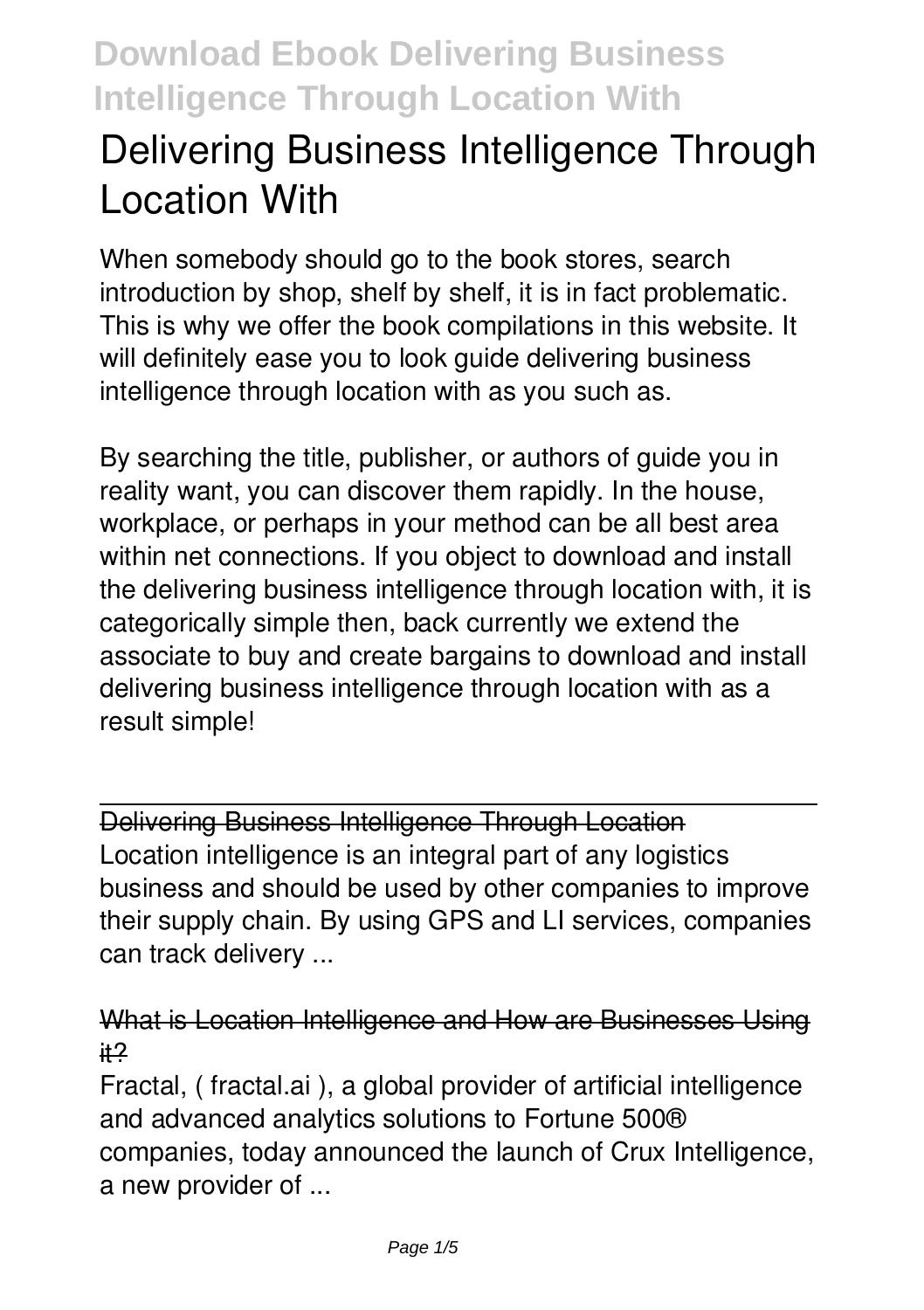Fractal Announces Launch of Crux Intelligence, the Next-Generation Business Intelligence Company That Puts AI in the Hands of Every Business User

Octo, a Reston, Virginia-based government information technology services provider, has acquired Volant Associates for an undisclosed sum as part of efforts to expand its portfolio of IT offerings for ...

Octo Buys Volant to Accelerate IT Service Delivery in Defense, Intelligence Markets; Mehul Sanghani Quoted The restaurant and food service industry has gone through massive transformation over the past few years. The COVID-19 pandemic and home-bound lifestyle have changed the way people dine and enjoy ...

### What's Really Slowing Food Delivery, and How Logistics Tech Can Help

CallMiner, the leading provider of conversation analytics to drive business improvement, today announced the launch of Sales Conversation Analytics (SCA), a new solution within the CallMiner ( News - ...

CallMiner Announces Conversation Analytics Solution for Enterprise and Business Development Sales Teams A wily banker in the mid-1800s made it a point to gain knowledge of political instabilities in Europe and thereby predicted the market. During his time, Sir Henry Furnese became successful and ...

## Business Intelligence: How far and deep can it go to change the way organisations work?

Competitive Advantage, Better CX Analysis of the right data sets can deliver enormous business insight ... Enhancing data analytics through location intelligence protects against these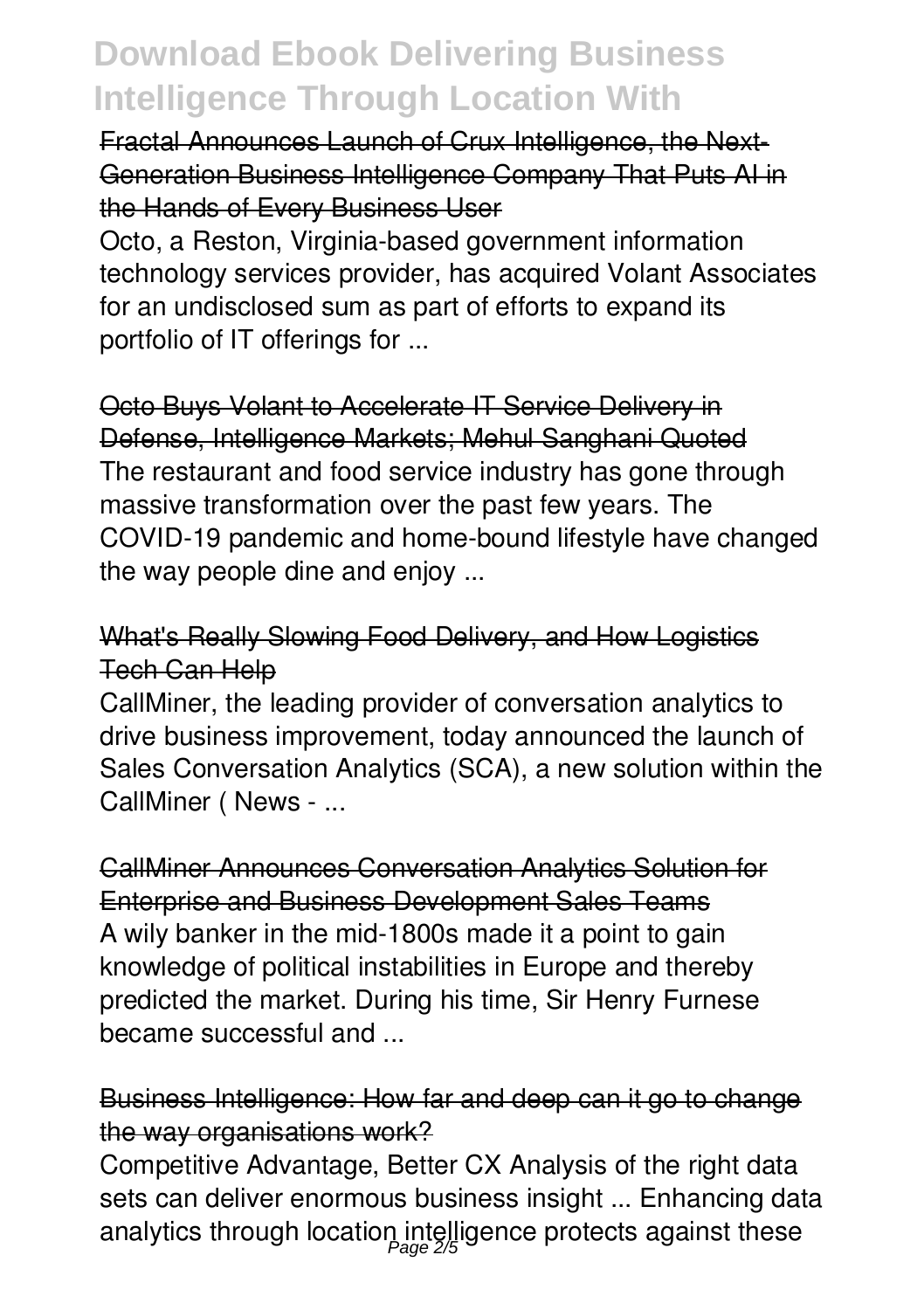threats ...

## Location Intelligence is Key to Understanding New Customer Behaviours Post-Pandemic

A New York federal court unsealed an indictment Tuesday charging four Iranian nationals with conspiracies related to kidnapping, sanctions violations, bank and wire fraud, and money laundering. A ...

## Iranian Intelligence Officials Indicted in Plot to Kidnap Journalist in New York

diwo is the leading Enterprise Decision Intelligence platform for delivering business value from analytics ... Rather than users having to sift through dashboards and reports, diwo guides ...

### diwo Awarded Six New Patents to Deliver Advanced Decision Intelligence to Enterprises

Boardroom Insiders, BI PRO has been named the best Business Information or Data Delivery Solution of 2021 as part of the annual SIIA ...

# Boardroom Insiders Recognized by SIIA as best Business Information or Data Delivery Solution

"Avatars and other forms of artificial intelligence are increasingly being employed to deliver services to customers," Briggs ... University of Texas at Arlington. "Business use of avatars: Avatars ...

### Business use of avatars

CLPS Incorporation (Nasdaq: CLPS) (ICLPSI or Ithe Company<sup>[]</sup>), today announced that, through its wholly-owned subsidiary in early this month, it has signed a definitive agreement with Beijing UniDey ...<br><sub>Page 3</sub>/5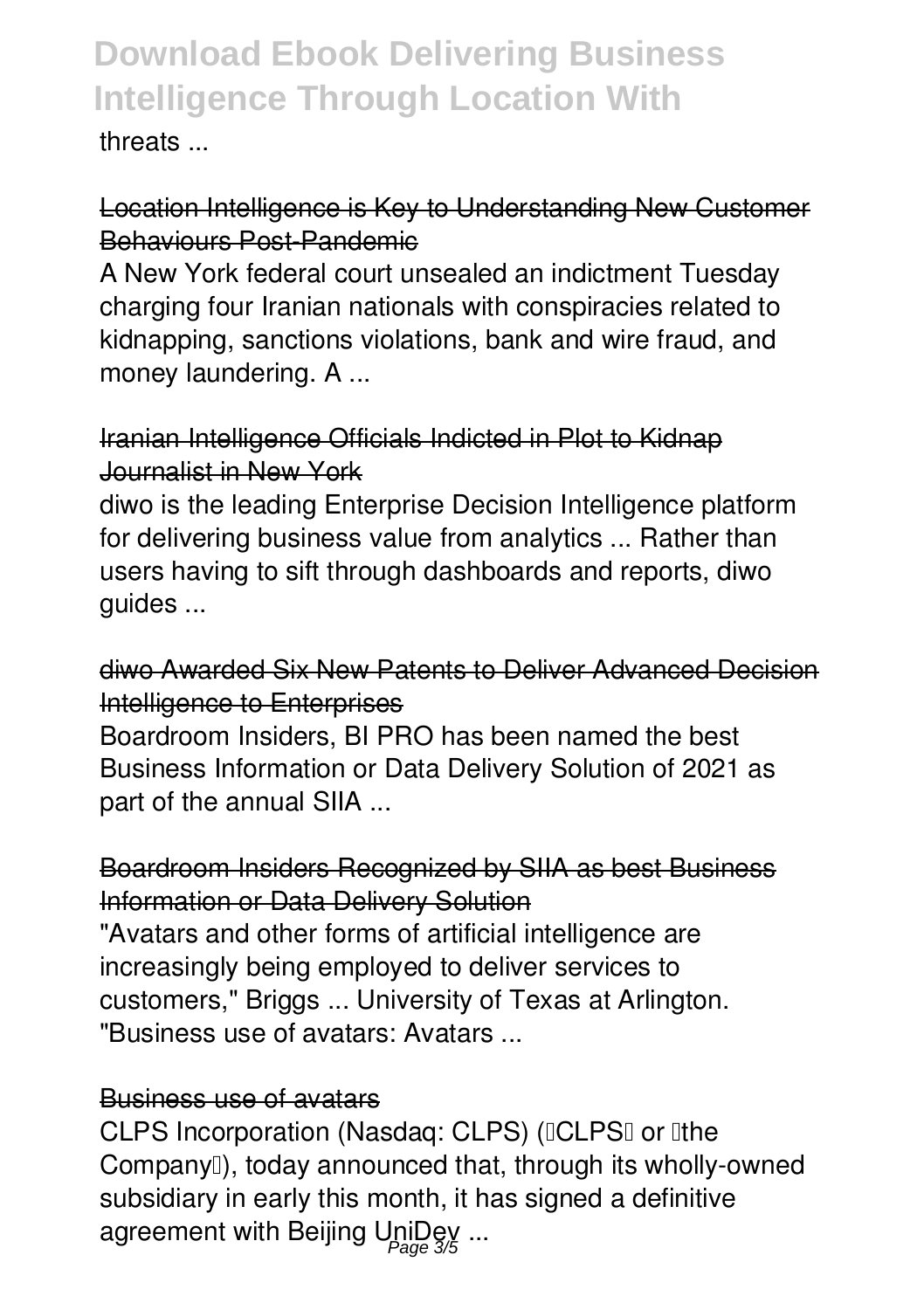## CLPS Incorporation Announces Strategic Investment in UniDev to Further Enhance Its Capability in IT Solution **Delivery**

ZoomInfo today announced it has agreed to acquire Chorus.ai, a leader in Conversation Intelligence with the industry<sup>[]</sup>s most advanced technology.

## ZoomInfo to Acquire Conversation Intelligence Leader Chorus.ai to Enable Insight-Driven Targeting, Coaching, and Decision-Making for Go-to-Market Teams

Despite this, only 20% of employees with access to business intelligence tools have literacy or enough domain expertise to utilize them, according to research. Moreover, data presented through ...

Natural Language Generation II Beyond Business Intelligence The Modern Milkman has selected Peak, the leaders in Decision Intelligence, to streamline its digital delivery platform to meet the needs of customers, alongside optimising operational efficiency and ...

# The Modern Milkman selects Peak to streamline complex supply chains through AI

Artificial Intelligence Technology Solutions, Inc. (OTCPK:AITX), a global leader in AI-driven security and productivity solutions for enterprise ...

## Artificial Intelligence Technology Solutions Files 1st Quarter Financials and Recent Operational Highlights

"We are so excited to welcome our first publisher to help secure data transparency and deliver insights to their partners through content intelligence." Hayley and Anda will detail their